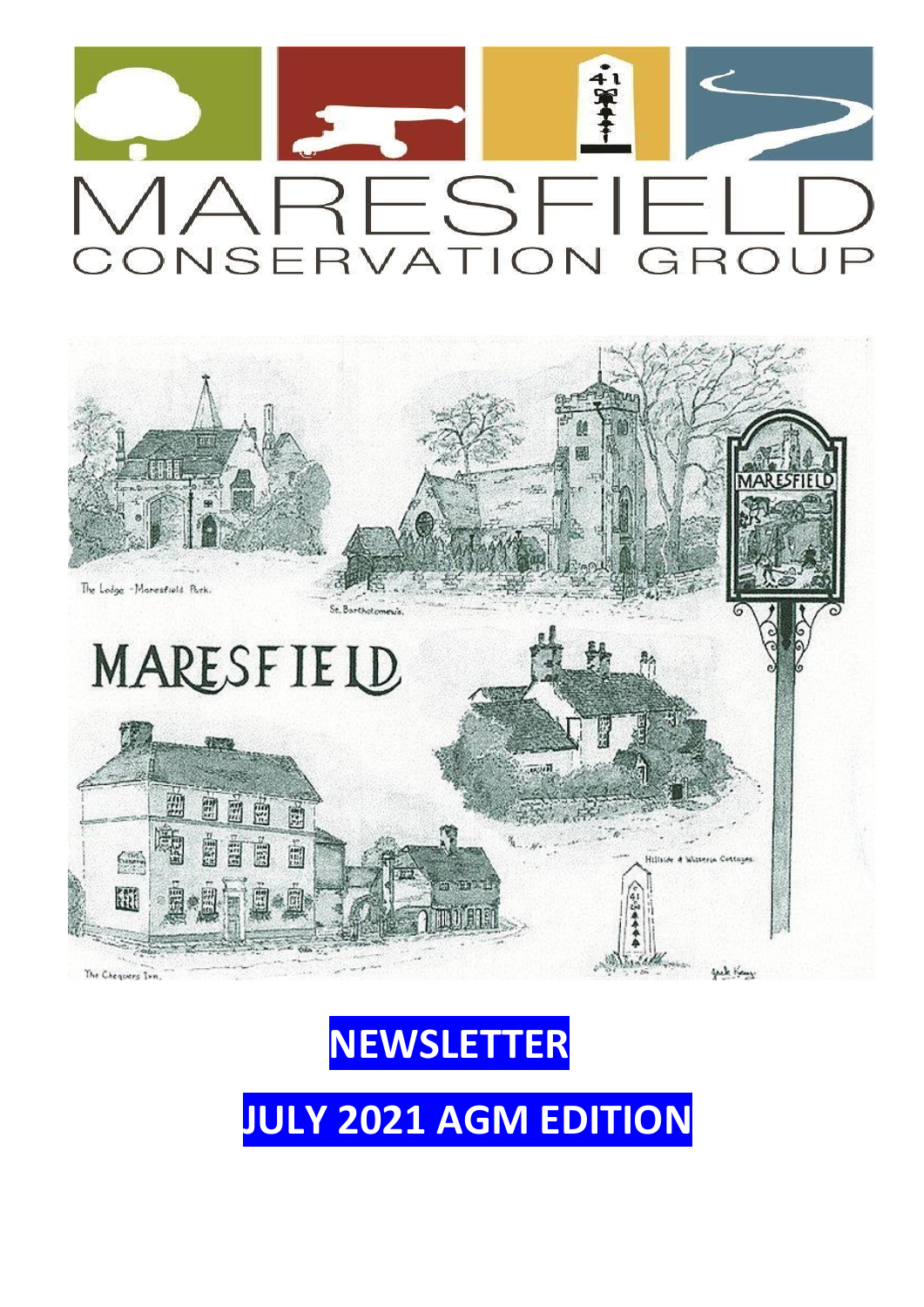## **AGM THURSDAY 29TH JULY 2021 MARESFIELD VILLAGE HALL 7.30PM FOR 8.00PM START**

Dear Friends,

Would you believe it has been two years since our last AGM? This was of course due to Covid in 2020. Fortunately things have started to improve so we decided to be positive and set a firm date for this year. Onwards and upwards!

We would love to see as many of you as possible at our Annual General Meeting. Please feel free to invite anyone you think may be interested in finding out more about the Maresfield Conservation Group. All will be very welcome, subject to any Covid restrictions in force at the time.

Enclosed you will find a Nomination Form for new committee members. We are currently looking for a Treasurer and a Chairman. I will be resigning as Chairman and John Smith would like to hand over his position as Treasurer.

It is always good to have folk with new and fresh ideas to help pave the way into the future. Any MCG members, willing to join the executive committee, will be made very welcome.

After the meeting refreshments will be served. This will give us all a chance to mingle and have a good old chat.

Hoping we will see you there.

Pat Palmer Chairman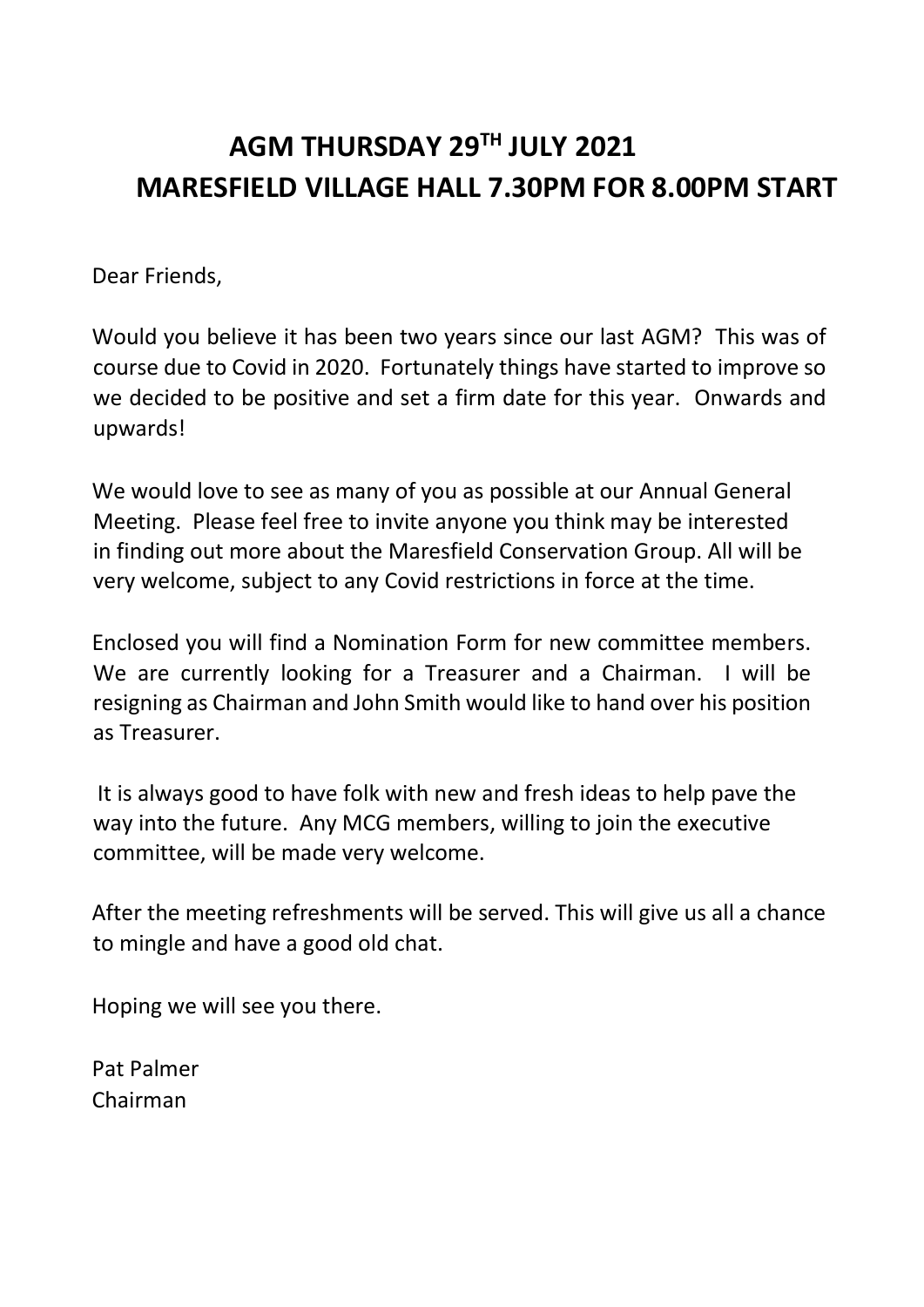## **MEMBERSHIP SUBSCRIPTIONS**

This year we have decided to hand deliver your AGM Newsletter but will not be collecting subscriptions in person. Therefore, we have enclosed a stamp addressed envelope together with a MCG Subscription form for you to return your remittance by post.

**Please Note**: This does not apply to those of already paying by Standing Order, but everybody is requested to make a gift aid declaration and provide an email address if not already done so.

Your membership subscription will be due from  $1<sup>st</sup>$  July 2021 for the year 2021/2022. If you wish to pay by cheque then please send your remittance to: Stan Sadowski, Farthings, The Drive, Maresfield, TN22 2HA.

To pay by Direct Bank Transfer: Sort Code 40-45-32 Account No 91457284 Please use ref: MCG Sub and your surname.

You may prefer to pay by Standing Order – forms are available on the website.

## **PROPOSED CHANGE TO OUR CONSTITUTION**

Our current Constitution dates back to 2003 and a lot has changed in that time, so after a lot of discussion, a revised and updated version was drafted back in December 2019. The AGM will give you an opportunity to either agree or disagree with these changes. Please see enclosed flyer explaining this in more detail.

It is very important that you let us what you think so if you are unable to attend the AGM in person then please fill in our enclosed Proxy Voting Form and return to us in the stamped addressed envelope provided.

### **NEW COMMITTEE MEMBERS**

If you would like to propose any member/s to sit on the Executive MCG Committee please fill in the enclosed Nomination Form and return in the enclosed stamped addressed envelope.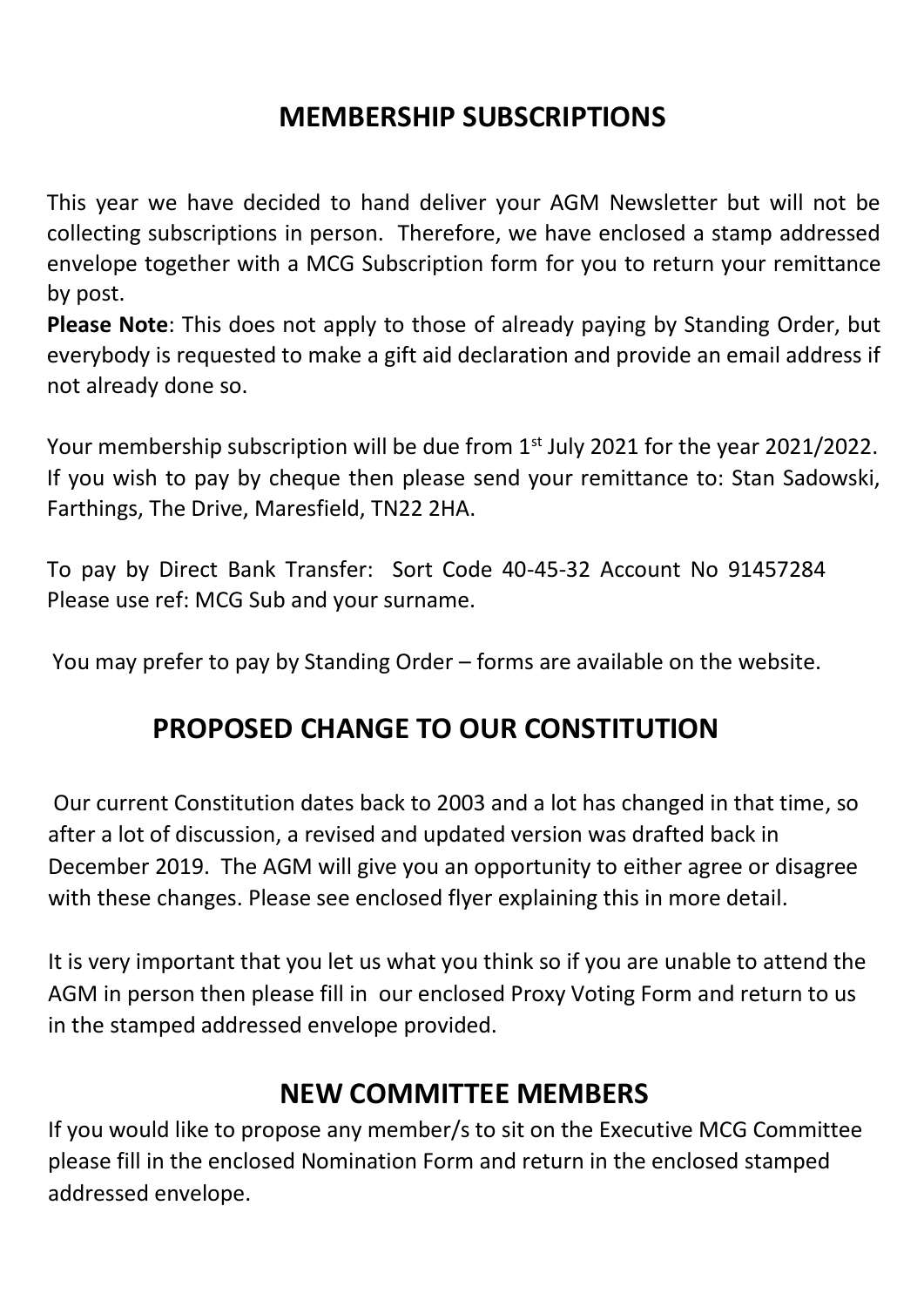# **AGENDA**

| 1.  | Apologies                                       |
|-----|-------------------------------------------------|
| 2.  | <b>Approval of Previous AGM Minutes</b>         |
| 3.  | <b>Matters Arising</b>                          |
| 4.  | Questions on Published Chairman's Report        |
| 5.  | <b>Questions on Published Treasurers Report</b> |
| 6.  | Website & Membership - Stan Sadowski            |
| 7.  | Footpaths Group - John Smith                    |
| 8.  | Future Projects & Plans - Pat Palmer            |
| 9.  | <b>Election of Executive Committee</b>          |
| 10. | AOB (previously requested in writing)           |
| 11. | Date of next AGM - TBA                          |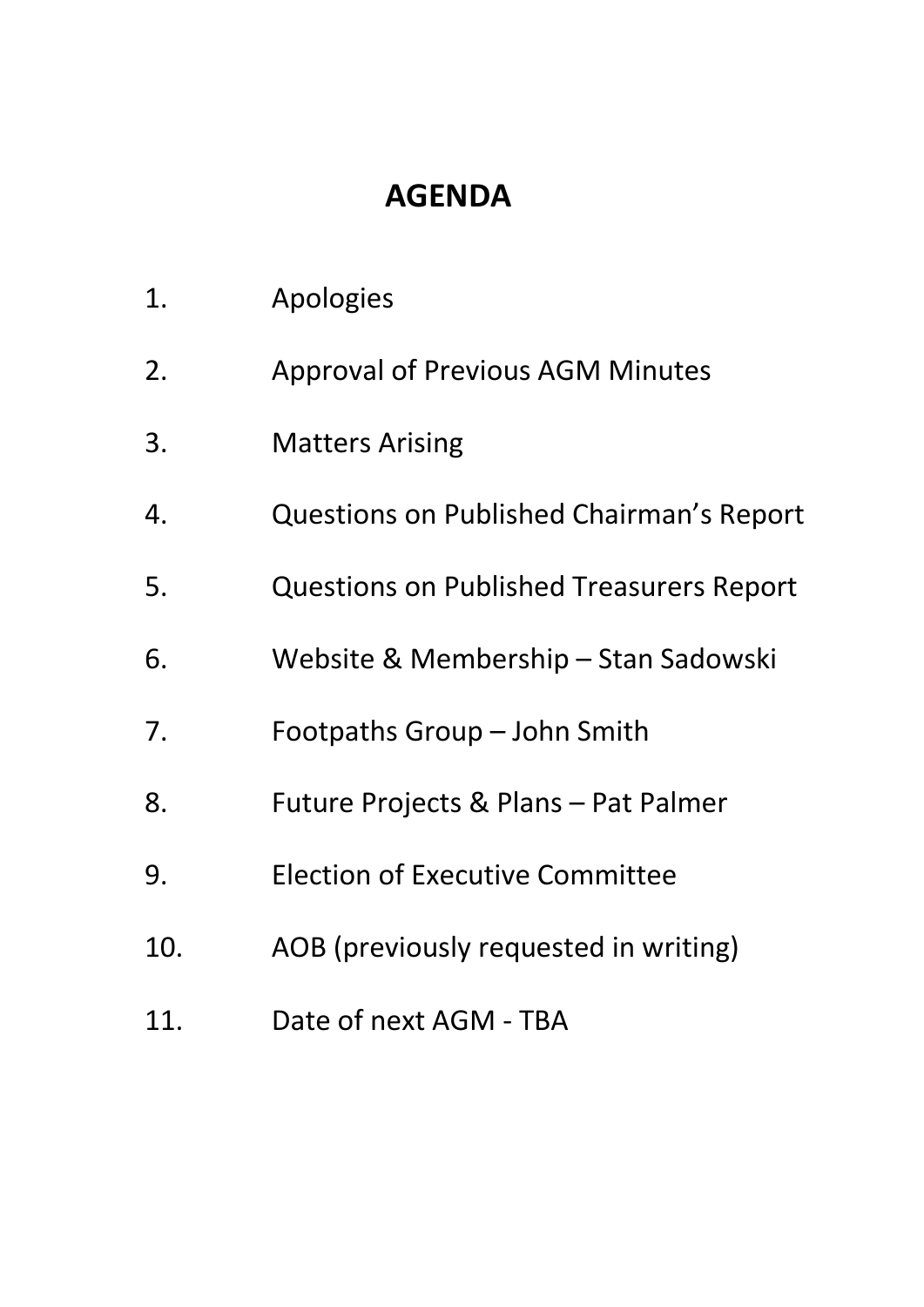#### **DRAFT Minutes of the Annual General Meeting, 2 July 2019 Held at 7.30pm in Maresfield Village Hall**

*PP opened the meeting by paying tribute to Graham Altt and Ken Ogden, founder members of the* 

*Maresfield Conservation Group who will both be sadly missed. They remained great supporters of MCG and the Community and were always ready to address grass roots concerns. Condolences are sent to Jennifer, Betty and their families*.

## **Present**

The current Committee Members were introduced:

Pat Palmer, Chairman [PP] John Smith, Treasurer [JS] Stan Sadowski, Membership Secretary [SS] Alex Clarke, Member [AC] Rob Penfold, Member [RP] Dick Thompson, Member [DT]

Ian Shaw, Member [IS]

In attendance were:

Cathy Shaw, Jean Smith, Carole Wheeler, Adam Gibson-Brann, Jacqui Royal, Karen Tritton, Pat Bowler, Sheila Cumming, Bruce Milton, Jean Sallows, David Brown, Ann Thompson, Anthony Myers, Marion Myers, Dick Waterson, B Tarrant, Yvonne Minter, B Porter, W Porter, Ben Sear and Angie Welton.

PP welcomed those present. She advised that the objective was to make the meeting informative and enjoyable, and that, following the order of business, there would be several presentations. After the meeting Carole Wheeler will be serving teas, coffees and wine. PP reminded the group that only Members of the MCG can vote.

#### **1. Apologies**

Apologies were received from Nick & Sally Brown, Anne Seigne and Pat Langbridge.

#### **2. Approval of the Previous AGM Minutes**

The Minutes were proposed by Carole Wheeler, seconded by Cathy Shaw, and unanimously approved.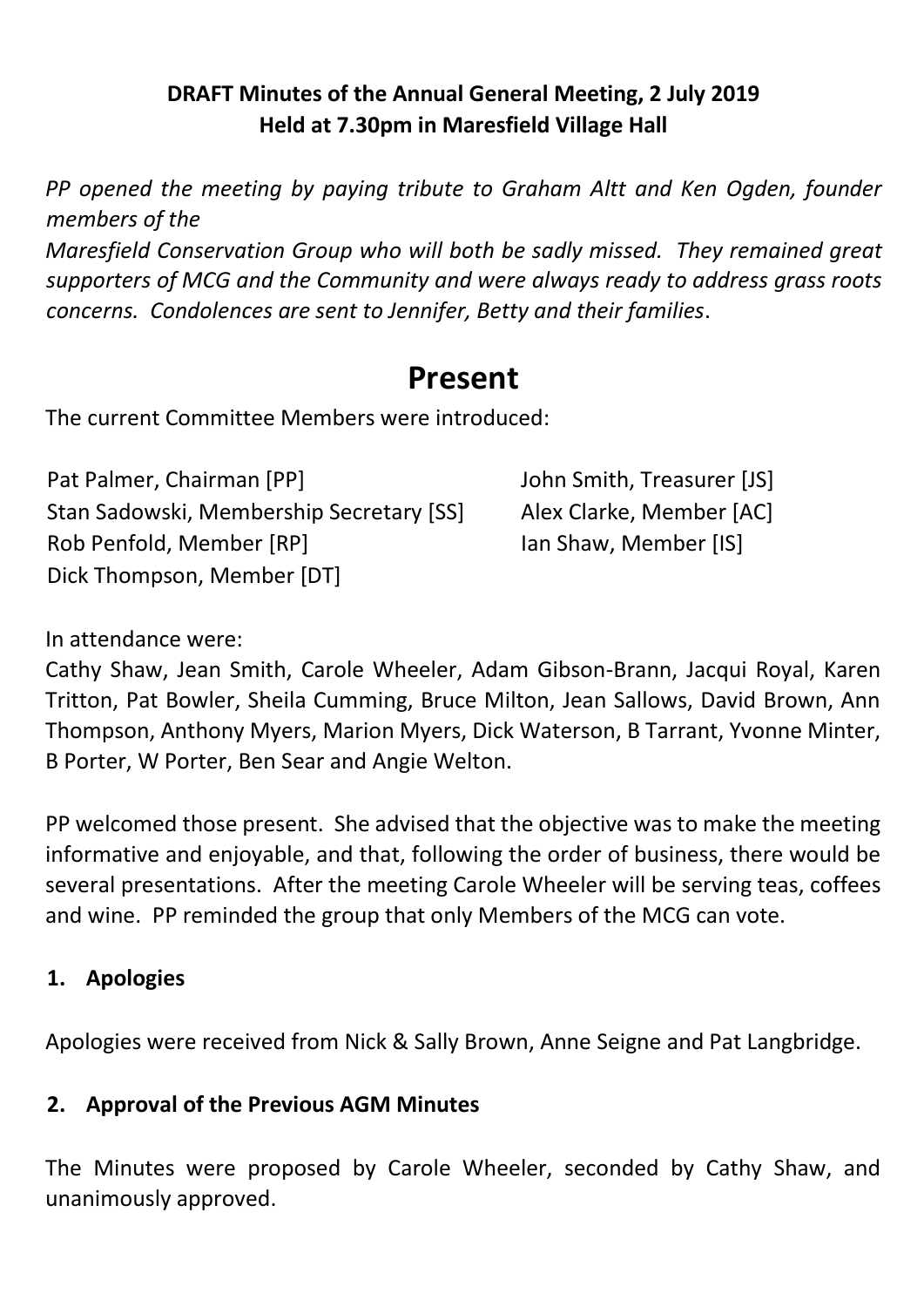#### **3. Matters Arising**

There were no matters arising.

#### **4. Questions on Published Chairman's Report**

There were no questions.

# **Treasurer's Report [JS]**

JS displayed the MCG Accounts for 2018-2019 which are also published in the AGM Newsletter in the format preferred by the Charities Commission. He advised that the accounts have been audited by an Independent Examiner. In summary, net receipts were £3,822.07 which included £2,193 from subscriptions, £374.19 from Gift Aid, a gift of £629.00 from Dick & Ann Thompson representing proceeds from the Plant Stall at the Maresfield Village Fete, and £337.37 raised by the MCG Quiz Night. Total expenditure was £2,784.72 giving a surplus of £1,037.35. Outgoing funds included £246.85 spent on administration (ink, paper, the AGM Report, and Village Hall/Pavilion hire), insurance costs of £407.06, and a £451.81 outlay on printing costs for the MCG Newsletters, and £124.21 spent on website hire. Village maintenance costs amounted to £1,487.21 which included restoration of the cemetery gate, replacement of the fence at Lampool Corner, and refurbishment of the signpost at The Chequers. However, these costs were offset by the £1,000 Parish Council Grant. A further £190.00 was spent on the Maresfield Christmas Tree, £369.00 on the projector, and £151.20 on the projector screen. In addition, the Footpaths Group spent £328.34 on petrol, equipment and refurbishment of the signs and stiles along the Millennium Walk. There were no questions.

# **Website & Membership [SS]**

6.1. **Website**: SS introduced himself as the new Membership Secretary for 2019, and the current manager of the MCG website which has been in existence for circa 5 years. In 2018 the website was moved to a different platform and redesigned by Gemma Hallin to make it more user friendly. Encouragingly, between 30 November 2018 and 30 June 2019 the website was visited 625 times by 264 different users who looked at over 3,000 pages (an average of four pages per visit). This indicates that the MCG website is now reaching a wider audience. SS has further refined it since and gave a brief demonstration of the content of the website which now includes an 'About' page giving a history of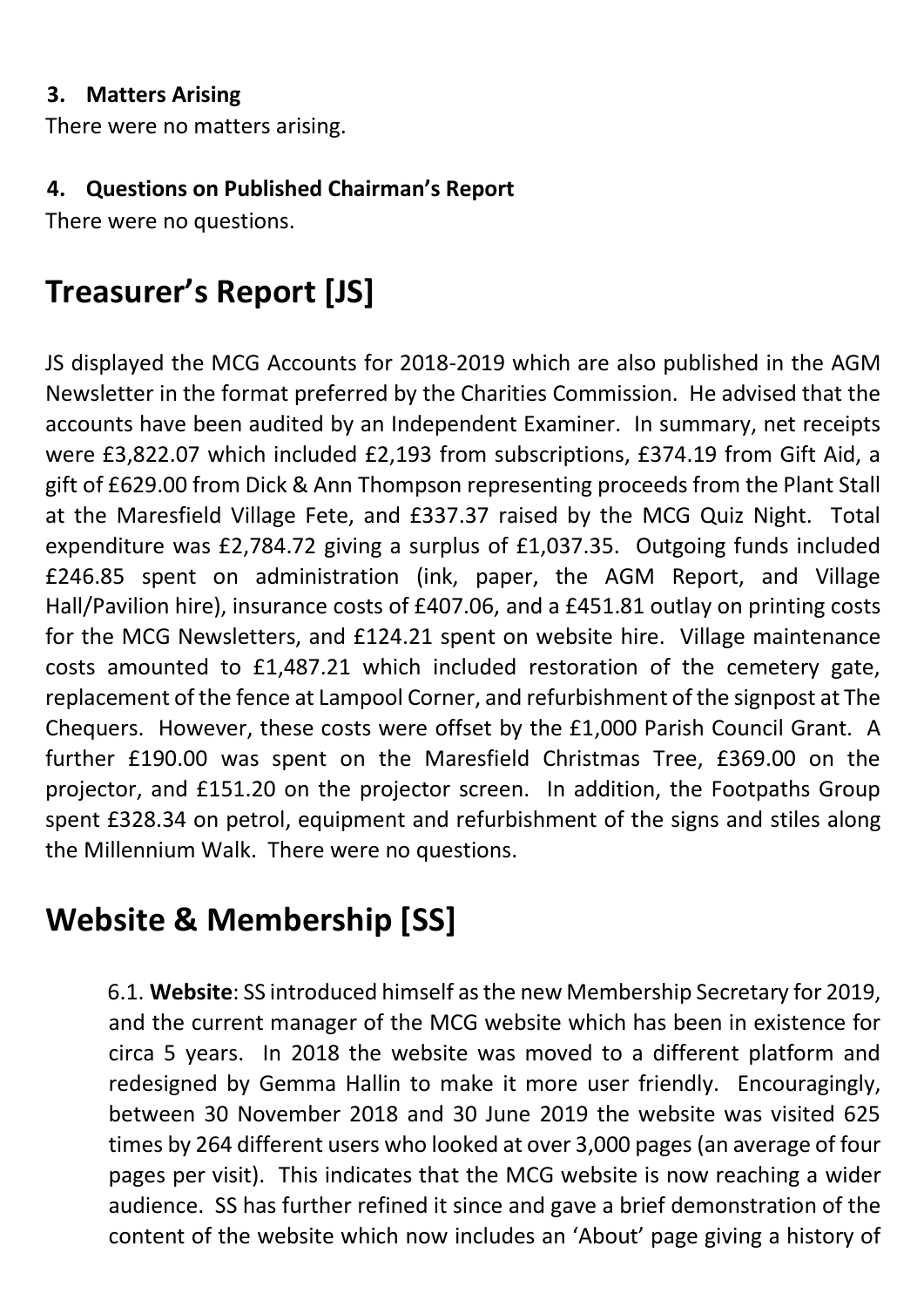Maresfield (including links to the Maresfield Historical Society); an 'Our Activities' page outlining the work carried out by the MCG; an 'Events' page outlining forthcoming activities; 'Contact' and 'Membership' pages; and a 'Stay up-to-date' page which gives access to newsletters and committee meeting minutes. SS invited members to contact him with contributions, corrections, constructive criticism, complaints and compliments.

6.2. **Membership:** There are now 175 households who are members of MCG (an increase on the previous total of 167 households). The increase is partially due to the introduction in September 2018 of Welcome Notes delivered to incoming residents. Of the 27 delivered, 6 have resulted in new memberships. SS advised that, although standing order is the most efficient way to pay subscriptions, 75% of households do *not* use this method. This means that MCG is heavily reliant on the Collectors to collect subscription payments and deliver the MCG Newsletters three times a year. New Collectors are always welcome and should contact SS if they are willing to fulfil this vital function. SS also pointed out that 56 households (representing 32% of membership) have not signed Gift Aid forms (although he recognises that Gift Aid is only applicable to UK tax payers).

# **Update on Projects [IS]**

7.1. **Victorian Lights**: IS advised that a year ago the MCG Committee decided to invest in a number of village projects. It was recognised that the three Victorian Lights (adjacent to the churchyard, the cemetery gate and The Rec) were in a terrible state of repair and, if not given some attention, were likely to be lost. This was initially expected to be an easy project, but complete refurbishment quotes returned at £2,000 per lamp. This was deemed to be excessive and instead IS opted to break the task down. He sourced a blacksmith who quoted £600 per light but electrical quotes proved more difficult to secure. However, an electrician has now been engaged and work on the lamps is due to start in August. The Victorian lamp at the churchyard is not electrified and a feasibility study is being carried out (with support from The Church) into potentially installing a solar powered unit.

*7.2.* **Cemetery Gate:** This lovely old Victorian gate was also in a poor condition and hanging from only one hinge. The MCG, supported by The Church, paid £750 to a local blacksmith who has done an excellent job of stripping, repairing and repainting the gate. Once the refurbished gate had been reinstalled, JS noted how scruffy the cemetery entrance had become and recruited the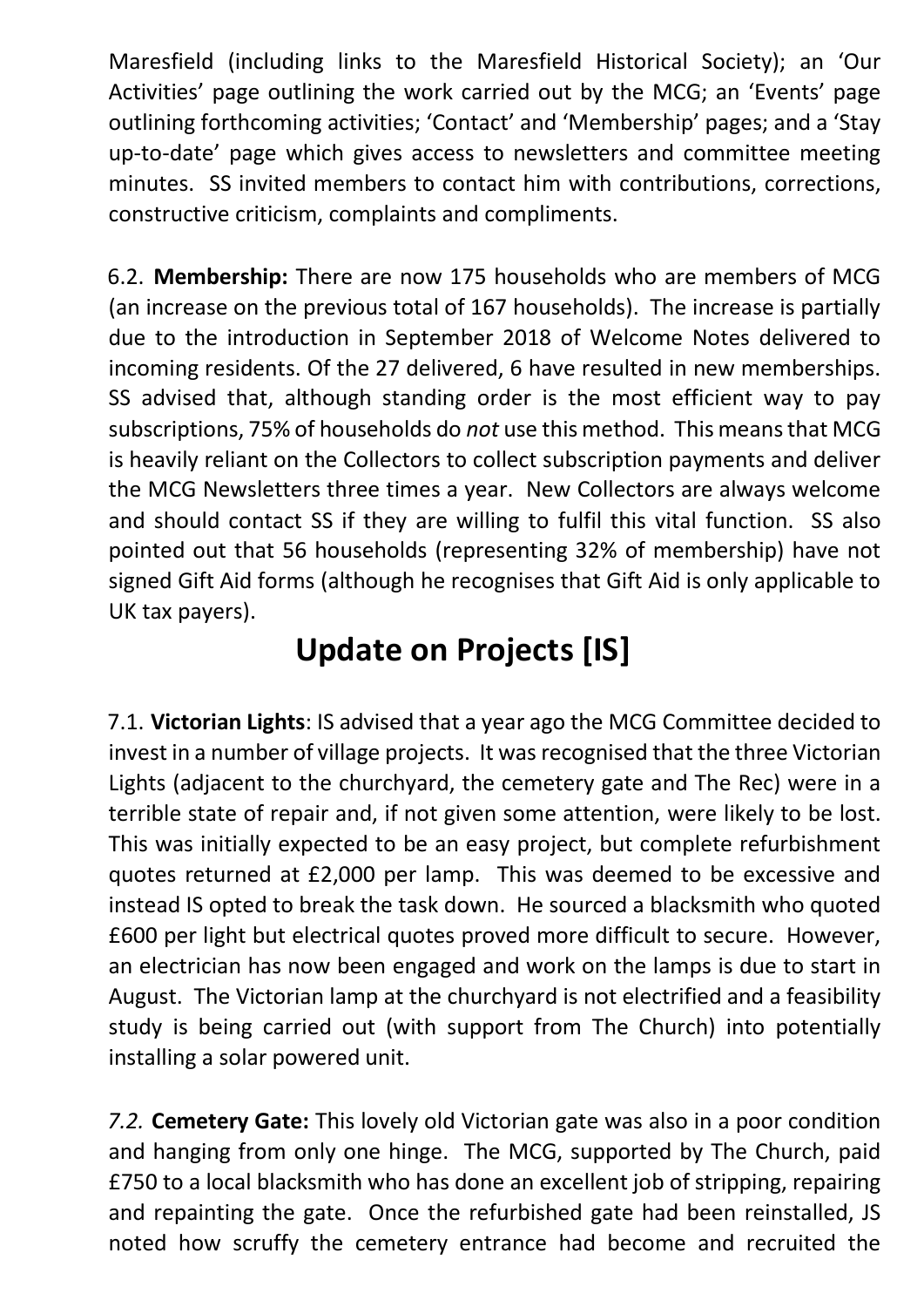Footpaths Group to lay new flagstones and sleepers to smarten up the area. *IS invited MCG members to advise the Committee of any new ideas for projects within the village.* 

## **Footpaths Group [JS]**

8.1. **Activities**: JS advised that, as ever, the main activities of the Footpaths Group [FG] have been community work including clearing footpaths, cutting back brambles, removing fallen trees, repairing styles, replacing fingerposts, and putting in steps on sloped areas within the forest. When ESCC Highways declined to replace the fencing at Lampool Corner, MCG picked up the bill. About half of the 11 fence posts were dug out by the FG in preparation for replacement, whilst the remainder were removed by the trainee officers from the Royal Corps of Signals during the Remembrance Weekend. FG have also been involved in replacing the boards on two of the footbridges in the Parish (reporting to ESCC each time). The FG are no longer allowed to repair the bridges but instead notify ESCC of any problems – on the back of which ESCC have already repaired the bridge at Lampool Edge. JS also contacted ESCC Highways about the fence on School Hill which the FG were willing to replace with a post and rail fence – ESCC declined. However, at Christmas they had a change of heart and repaired a small portion of the fence. Following representation from a concerned resident, ESCC have now agreed funding to replace the rest of the fence on School Hill. The Parish Council advised that the £1,000 grant covered Fairwarp and Nutley as well as Maresfield. Consequently, when the barriers adjacent to Fairwarp Village Hall were damaged by cyclists/riders, the FG were asked to replace them. In the end new barriers were sourced for free.

8.2. **Artistry:** The FG have steadily been refurbishing the six fingerposts within the Parish which are not the responsibility of ESCC. They started with the sign at The Chequers which was damaged, rotted and corroded. The overall cost of refurbishment for this signpost alone was £378 which included installation of new arms at a cost of £92, £200 for the joiner and new lettering at a cost of £85. The Parish Council paid for refurbishment of the remaining five fingerposts which totalled less than £70. They were each cleaned, the lichen was removed, the old paint scraped off and any holes were repaired. Rather than replacing the arms, supporting rackets were installed and a compound was used to harden the wood before it was repainted. The Parish Council have been advised that they should last for, at least, another couple of years but will then need to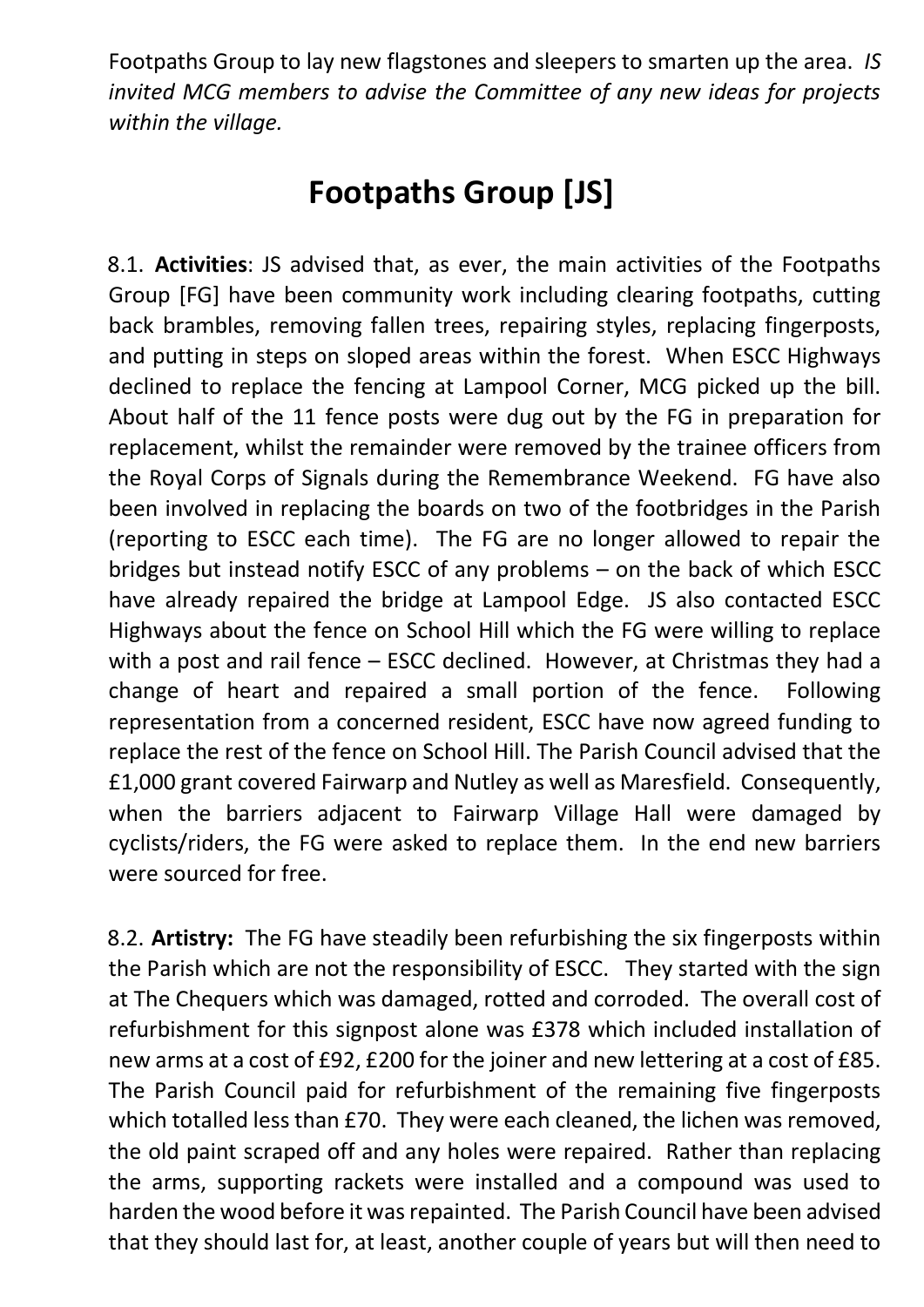be fully refurbished. Finally, the iron Fairwarp Village sign has been cleaned and repainted and the lettering has been highlighted in gold.

8.3. **Rewards:** JS reported that photographs of the work carried out by the FG found their way to ESCC Highways who subsequently awarded the FG a £500 grant. JS has also been alerted to an initiative called Community Match wherein ESCC will award grants matching money put into a project by the Community.

8.4. **Future Projects:** Permission from The Church will be required but the FG would like to repaint the churchyard gate. The gate was donated by men from the Officer Training Unit in Maresfield and should therefore be preserved. In addition, the bowbell milestones within the Parish (which are of historical interest) need to be stripped and repainted – JS suggested that the Historical Society may be able to pursue this.

# **Future Projects & Expenditure [PP]**

9.1 PP reminded those present how lucky we are to live in such a beautiful village which has a number of services such as the village shop, a pub, the post office, Bonners School and Stepping Stones Pre-School, the Recreation Ground and play area, and various clubs within walking distance. There are a wide variety of village organisations, including MCG, which rely on volunteers. On behalf of MCG, PP thanked those people who help out on Clean-Up Days, who maintain the village planters, and who routinely help out with MCG events such as Quiz Night, the Winter and Summer Suppers, and the Christmas Tree Lighting Ceremony. However, she appealed for more help particularly with collecting subscriptions (given the high percentage of members who don't use standing orders). She asked for members to provide email addresses where possible so that they can be used for communication and to advertise forthcoming events. There is also a vacancy for a new Minute Secretary to take the minutes at MCG Committee Meetings following the withdrawal of the previous incumbent due to work commitments. PP asked for volunteers to join the Footpaths Group, particularly anyone with skills such as joinery, painting or bricklaying who will be able to help with projects such as the refurbishment of the picnic tables at Bonners School. She added that there is still a need to recruit new membership to MCG, particularly younger people in order to ensure continuity. There are many skills within the Community and a lot can be achieved by working together. New ideas for worthwhile projects are always welcome, and the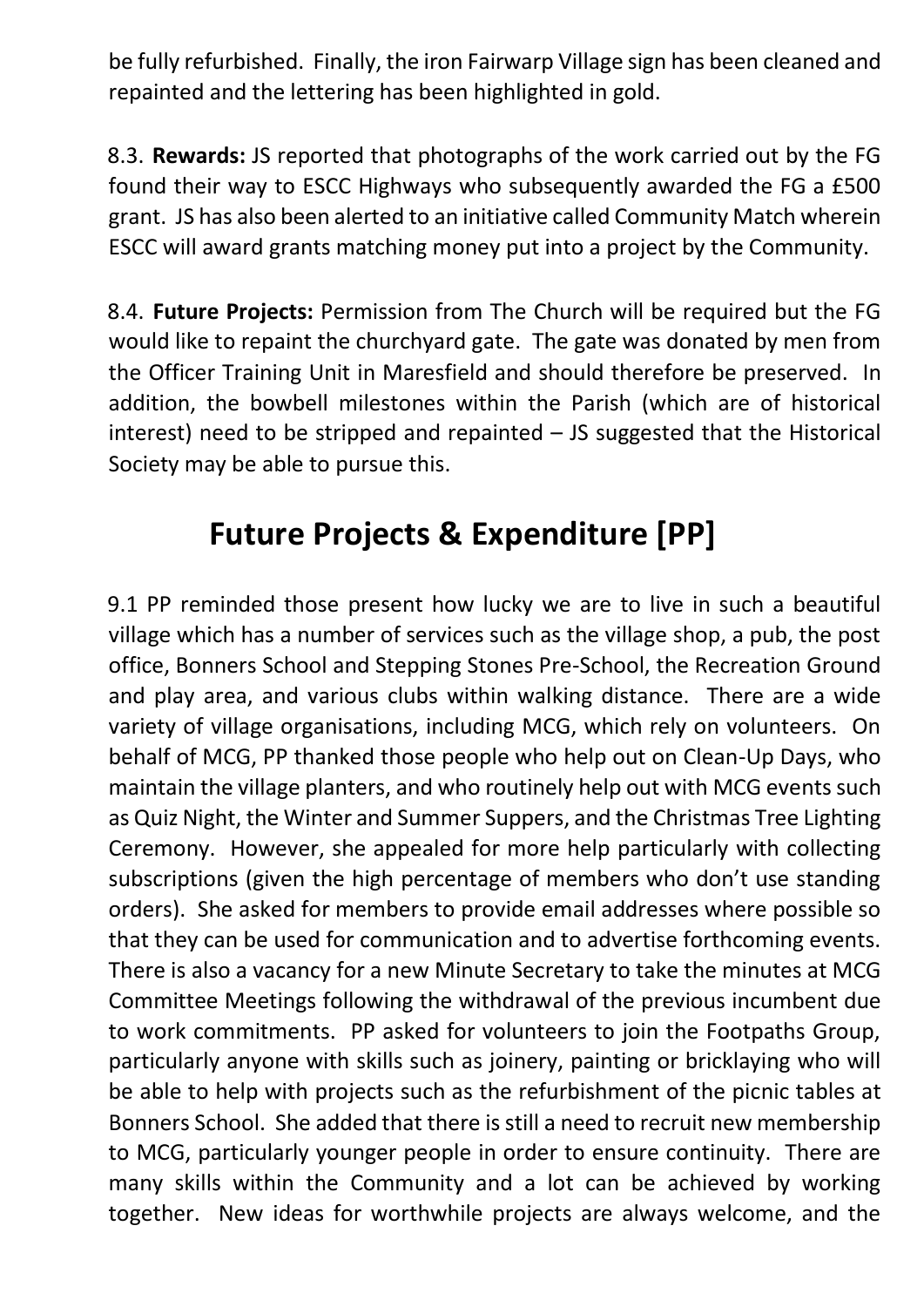current Committee Members are happy to consider initiatives that may not be conservation in the purest sense but will contribute to maintaining and preserving village life.

9.2 Finally, PP advised those present that the Committee Members had provided the wine available after the AGM. She sought, and was granted, permission to use MCG funds to provide wine for subsequent AGMs.

## **Election of the Executive Committee**

PP advised that she had received no nomination forms. However, the existing members of the MCG Executive Committee had indicated that they are all prepared to continue in their current roles. This was unanimously approved, and the Executive Committee was duly elected.

## **11. Any Other Business**

11.1. Anthony Myers thanked the Executive Committee Members for their dedication and professionalism, expressing the sentiment "we are very lucky to have you".

11.2. PP reminded those present that the Summer Supper will be held on Saturday 13<sup>th</sup> July 2019 and tickets are still available. There will be a welcome drink in Ann & Dick Thompson's garden followed by supper in the Village Hall.

The AGM closed at 8.47pm. The next Annual General Meeting will be held on Tuesday 7<sup>th</sup> July 2020.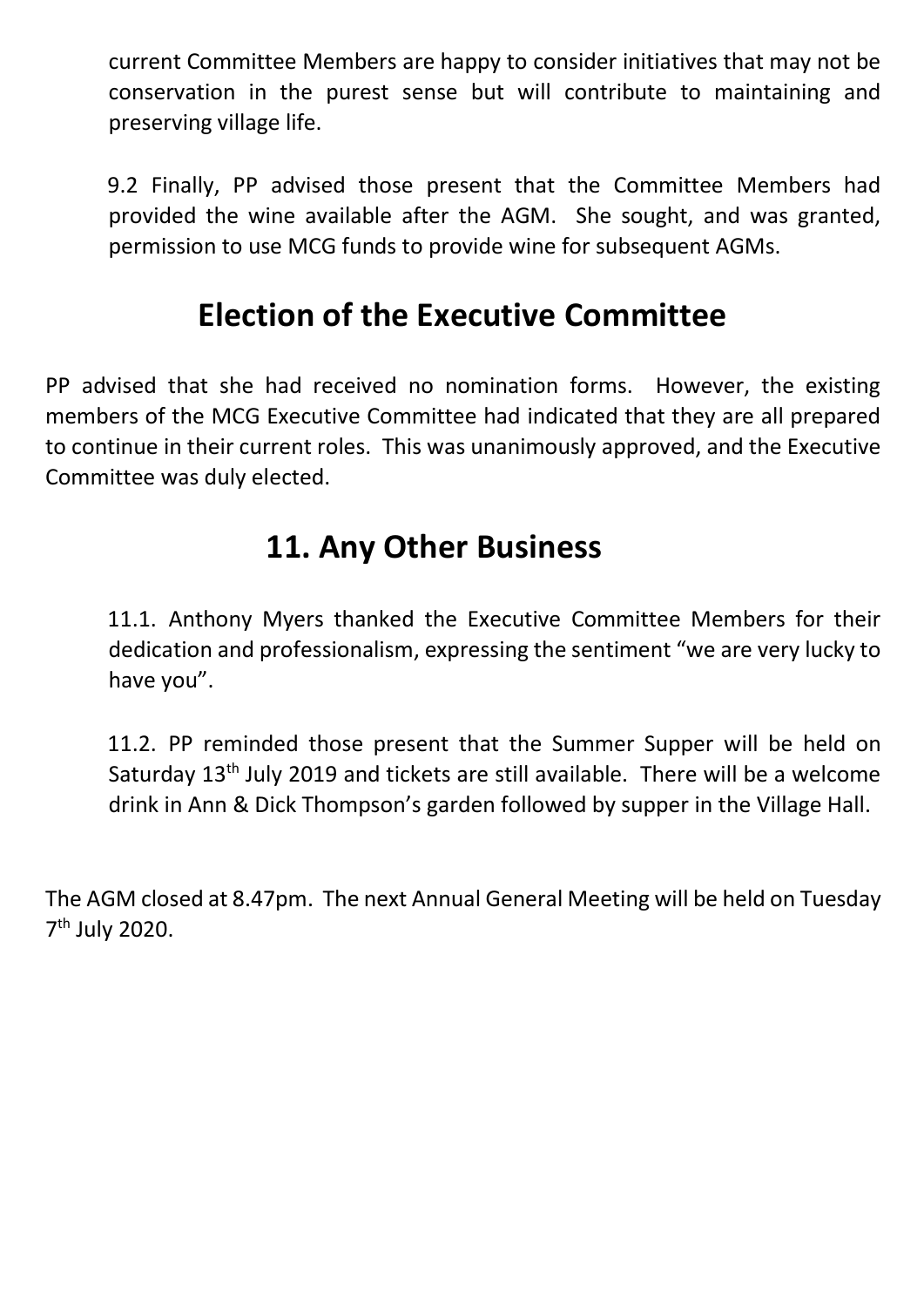## **CHAIRMANS REPORT**

#### **Chairman's Report MCG Annual General Meeting**

### **Thursday 29th July 2021**

## **OVERVIEW**

Our last AGM was held two years ago on 2<sup>nd</sup> July 2019 and from then to July 2021 we have only had eight months of activity due to the Covid 19 restrictions. During this period we have tried to keep you all updated through writing a column in the Parish News magazine each month.

## **EVENTS**

**SUMMER SUPPER -** this took place on Saturday 13<sup>th</sup> July '19. This was very enjoyable evening and really well attended. Not sure if it's going to be possible to hold it this year and hopefully this is something that we can look forward to in 2022!

**COLLECTORS EVENING** - June `19 was the last we held. The committee were disappointed at not being to meet up with our collectors in 2020 as this gives us the ideal opportunity for us to thank them for their support throughout the year. **CHRISTMAS TREE LIGHTING –** evening lighting ceremony held on 7th December `19 with carol service, Father Christmas and free mince pies and mulled wine. The following year, Dec `20, we, once again, supplied and decorated a Christmas

Tree but no lighting ceremony was held.

**WINTER SUPPER –** last held on Saturday 11th January `20. Very well attended and enjoyed by all. Obviously we were unable to hold it this year and it will now be 2022 before this event can be arranged.

**VILLAGE CLEAN UP DAYS** – held as normal October `19. Then March `20, Oct `20 and March `21 while observing the Covid 19 restrictions. Our thanks go to Sheila Cummings who continues to organise this event.

**MCG QUIZ NIGHTS** – held Saturday 14<sup>th</sup> March `20. This was final event just prior to the lockdown.

## **PROJECTS**

**CEMETERY ENTRANCE –** By July `19 work to restrain the soil on either side of the newly paved area and to create a step leading up onto the grassed area had been completed, thanks to the members of our footpaths group.

**BONNERS SCHOOL BENCHES –** By July `19 work had begun on the children's wooden picnic benches which had been in need of restoration and repair.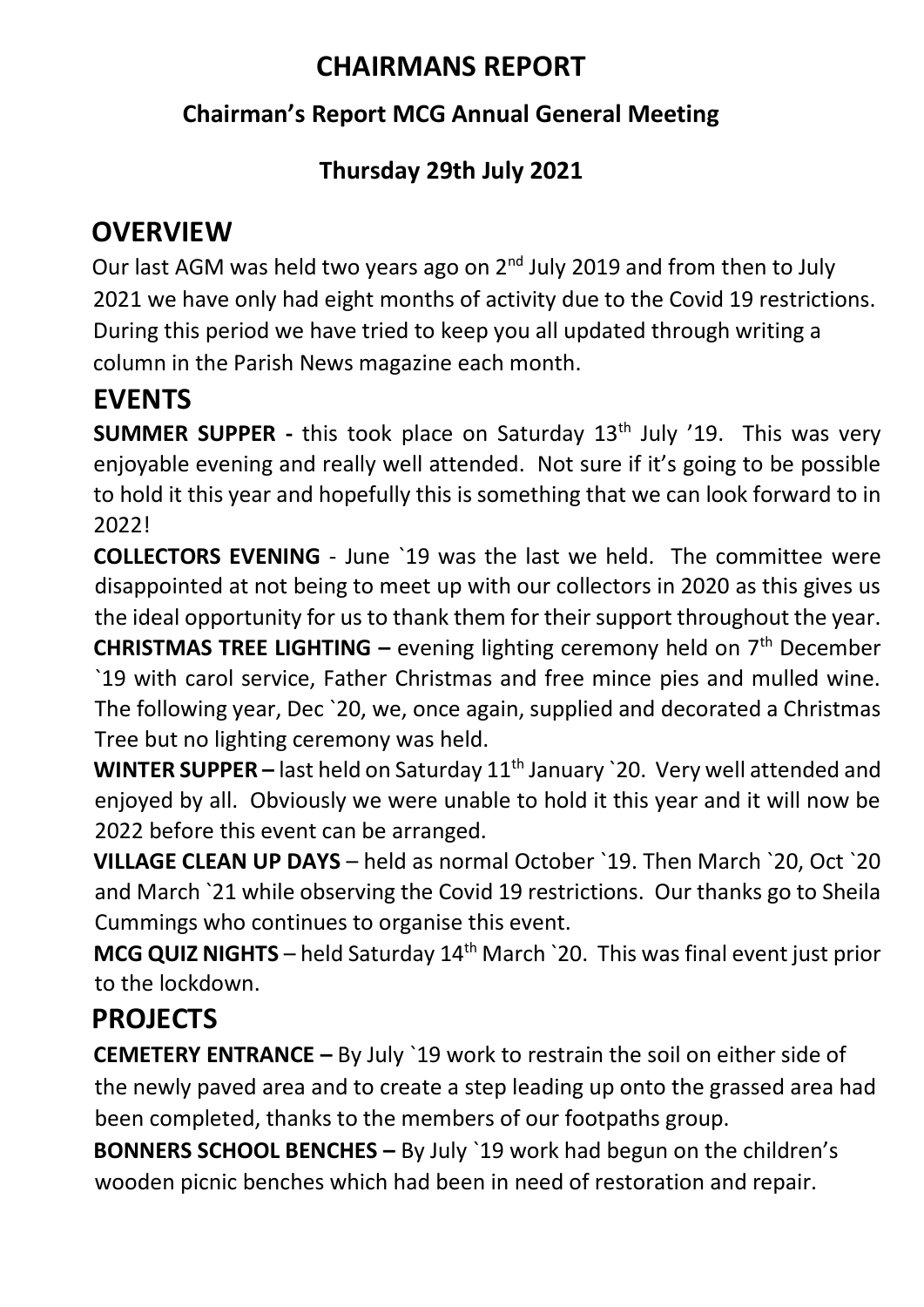By Sept `19 four had been completed and returned to the school. Also three new brightly multi coloured plastic benches had been donated. These will not require any maintenance other than wiping down occasionally and the children can enjoy these for many years to come.

**VICTORIAN LAMPS-** In August `19 we were expecting the work to begin on the restoration of the three Victorian lamps but were still waiting for a start date. Work eventually started late October. The restoration work was finally completed in January 2020 with the exception of the one in the church yard which still needed an electricity supply. This lamp was finally connected in August `20.

**CHURCH NOTICE BOARD AND LYCHGATE –** By Oct `19 we had cleared the notice board of Ivy and replaced the centre piece with marine ply, treated with wood preserver. The Lychgate was also cleared of Ivy and treated with a wood preserver.

**WROUGHT IRON GATE** – By Oct`19 we had received a quote for the restoration and repair. This gate is of historical interest being linked to the military presence in Maresfield Park during both World Wars and worthy of conservation for future generations.

**NEW PLANTER –** MCG supplied and positioned a new planter at the entrance to the Recreation Ground. We also supplied Sheila Cummings (Recreation Ground Committee Member) with spring flowering bulbs.

**MCG NOTICE BOARD & SLEEPERS** – in March `20 the MCG notice board outside the shop was refurbished and the crumbling, rotten sleepers retaining the garden area outside the shop were replaced with Oak hardwood sleepers.

**MARESIELD VILLAGE FETE** – in March `20 funds held by the Fete Treasurer were transferred to the MCG account. These monies will be available to any new group/co-ordinator taking on the task of organising the village Fete.

These funds will be held for a three year period and, if no new group is formed then the fund will, on  $1<sup>st</sup>$  Mach 2023, be distributed equally among MCG, Maresfield Village Hall, the Church and the Recreation Ground.

The shed, housing the Fete equipment, was inspected in early March `20 and found to be rat infested. Following the lockdown, other than putting poison down, work had to be suspended until later in the year. Eventually, the shed was cleared out and a new four inch (rat proof!) concrete floor was laid onto a waterproof membrane which should mean that the Fete equipment will be safe and sound for the next couple of years.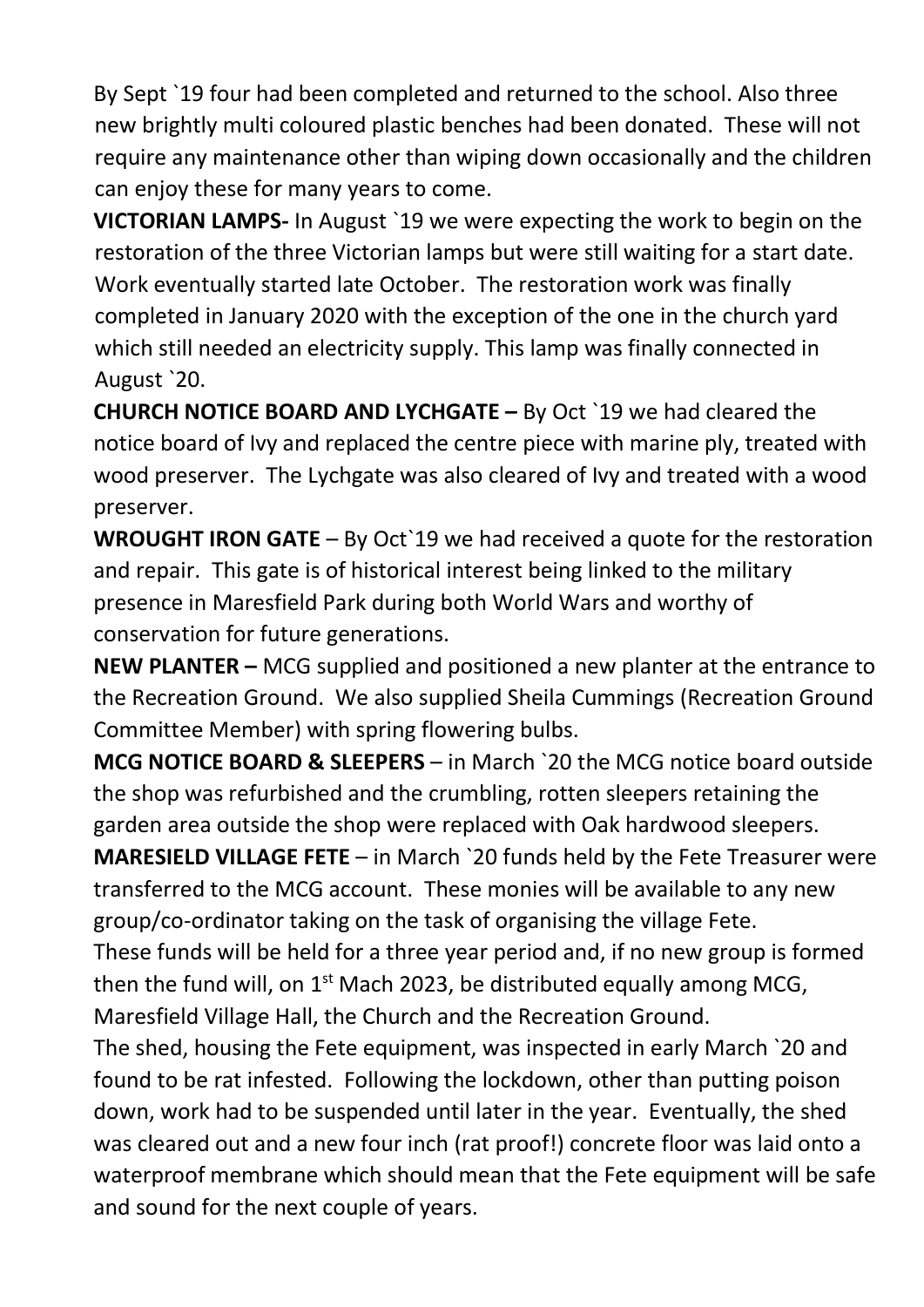#### **ST BARTHOLOMEW'S CHURCH PROJECT (Toilet, Kitchen and Meeting Room)**

In May 2021 the committee agreed to make a financial contribution to the church refurbishment. A sum of £500 will be donated for use in the construction of the new facilities.

**SPRING BULB PLANTING** – November `19 MCG, with help from the Royal Signals, planted numerous daffodil bulbs at the entrance to the Recreation Ground, entrance to Forest Park and on Batts Bridge Road at the entrance to Wealden Bowls Club.

## **MISCELLANEOUS**

**School Hill Fencing-** Aug `19. Upon being alerted to the deterioration of the fencing on this pathway and the subsequent risk to school children we contacted the highways department and by Sept'19 they had started the repairs required and was finally completed by end Oct/ Nov `19

**Traffic Calming, School Hill – In Sept `19 the `pinch point` at the bottom of** School Hill was considered by many to be a serious traffic hazard. MCG sent a letter to the Highway Department pointing out these concerns.

**Cemetery Wall, School Hill –** In Feb `21 MCG sent an email to Maresfield Parish Council, with a copy to Angie Welton, Church Administrator, voicing our concerns that this wall looked to be showing signs of deterioration and was in need of attention. The church has since arranged to have the wall looked at by a specialist builder and following this will take any appropriate action necessary.

## **FO0TPATHS GROUP**

The Footpaths Group carry out extremely worthwhile work on the footpaths, stiles and bridges not only in Maresfield but also around the Parish and parts of Ashdown Forest. They have been unable to carry out this work since the lockdown started in March `20 through to April `21. I know just how frustrating this has been for all of them as they watched and waited for the restrictions to be lifted.

## **FUTURE PROJECTS/PLANS**

Facilitating a Good Neighbour Scheme, proposed display board of historical sites around Maresfield, Bee Project to run in conjunction with Bonners School, Fish and Chip night and Race night.

| Best wishes, |
|--------------|
| Pat Palmer,  |
| Chairman     |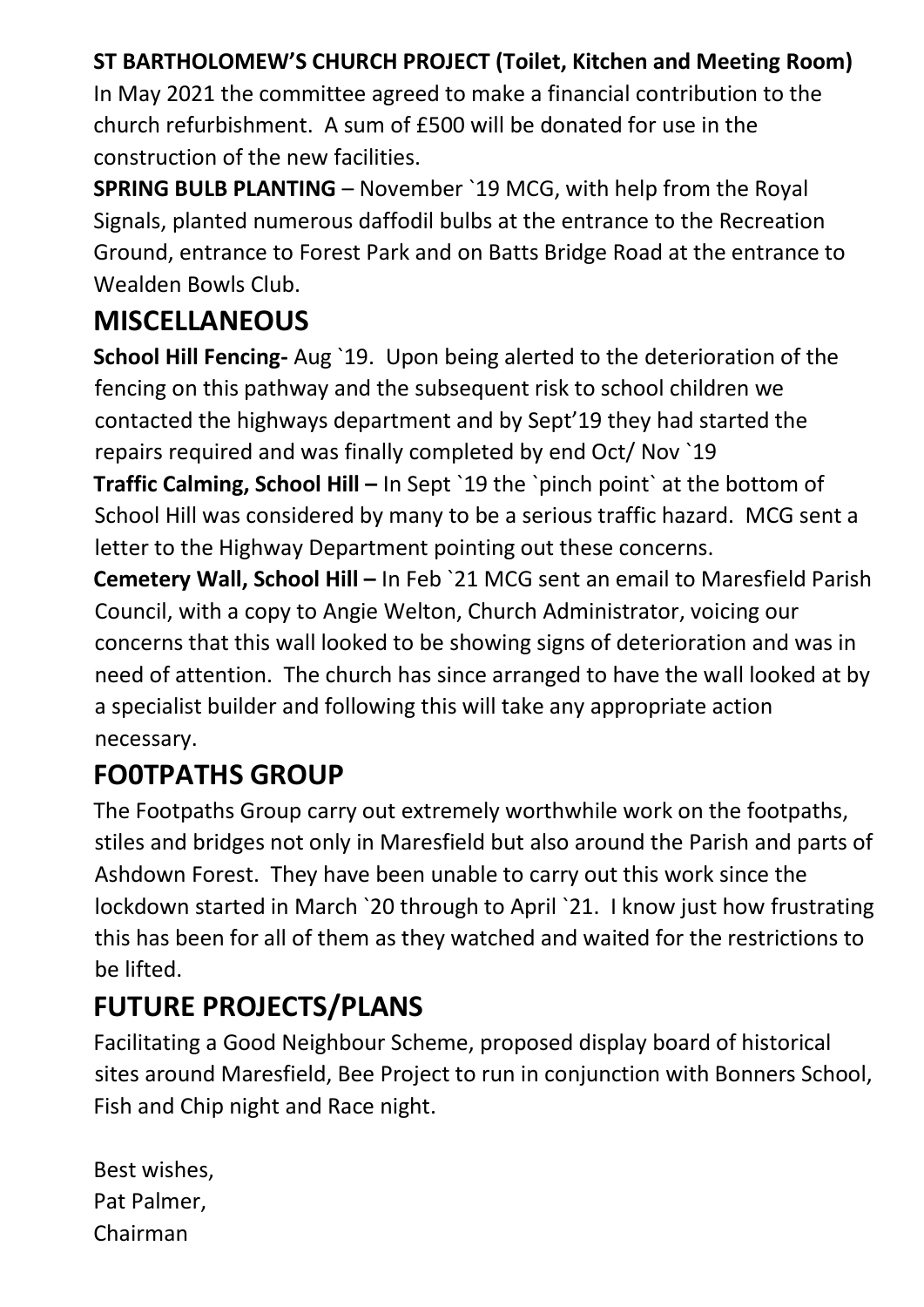## **Maresfield Conservation Group (MCG) Income and Expenditure account for the Year to 31st March 2021**

| <b>Bank Balances:</b>            | 2020/21       | 2019/20        |  |
|----------------------------------|---------------|----------------|--|
| <b>Start of year</b>             | £8,323.54     | £8,997.92      |  |
| End of year                      | £8,965.95     | £8,323.54      |  |
| Surplus/<br><b>Deficit</b>       | £ 642.41      | £ 674.38       |  |
| Income                           |               |                |  |
| Bank account interest            | 3.49          | 9.32           |  |
| 1840 books<br>Merchandise        | 0.00<br>56.50 | 20.00<br>21.00 |  |
| Plant stall                      | 178.0         | 634.00         |  |
| Quiz Night                       | 0.00          | 616.00         |  |
| Summer Supper                    | 0.00          | 850.00         |  |
| Winter Supper                    | 0.00          | 1,532.33       |  |
| Subscriptions                    | 2380.00       | 2,594.50       |  |
| <b>HMRC Charities (Gift Aid)</b> | 599.32        | 403.55         |  |
| Village Maintenance grant        | 1,000.00      | 1,069.06       |  |
| Donation                         |               | 500.00         |  |

| Total Income | 4,217.31 | 8,249.76 |
|--------------|----------|----------|
|              |          |          |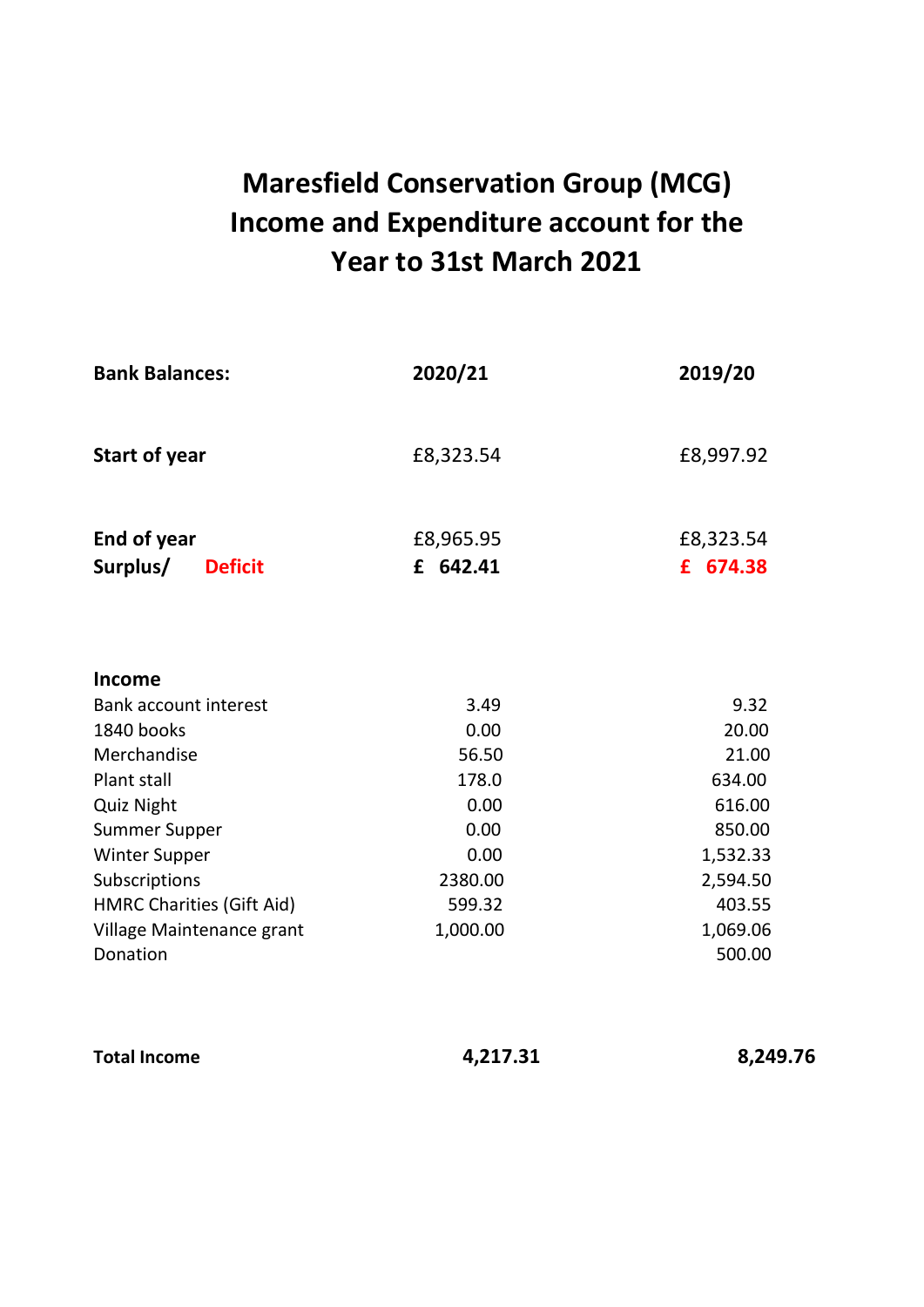#### **Expenditure**

| Admin                    | 194.04   | 878.46   |
|--------------------------|----------|----------|
| Christmas tree lighting  | 8.05     | 265.62   |
| Donations                | 0.00     | 1,040.00 |
| <b>Footpaths Group</b>   | 93.12    | 301.94   |
| Insurance                | 407.36   | 407.33   |
| Asset Purchase           |          | 93.54    |
| Printing                 | 100.77   | 470.00   |
| Quiz night               | 0.00     | 267.14   |
| Summer Supper            | 0.00     | 327.63   |
| <b>Winter Supper</b>     | 0.00     | 1,543.31 |
| Village planters         | 0.00     | 34.99    |
| Village maintenance      | 2,609.56 | 3,169.97 |
| Website costs            | 156.61   | 124.21   |
| <b>MVF Hut</b>           | 5.39     |          |
| <b>Total Expenditure</b> | 3574.90  | 8,924.14 |
| Surplus/Deficit          | 642.41   | 674.38   |

**The Accounts have been signed off by our Independent Examiner Gregor J. Smith B. A. M.Sc., FCCA Signed copies can be examined at the AGM or on our Website.**

*Notes:* 

*1 Village Maintenance - £459.56 Churchyard light. £2150.00 Churchyard gate.* 

*2 Footpaths – £23.44 Petrol and oil £26.12 Strimmer line. £43.56 Hedge-cutter repairs.*

*3 Village Fete Hut – £5.39 Mouse and Rat poison.*

*4 Contribution not recorded in the Financial Accounts – Valued at £1064 including VAT for the installation on 7/10/20 by East Sussex Highways (as part of their Social Value Provision) of a damp proofed concrete base to the MCG hut used to store the Village Fete equipment.*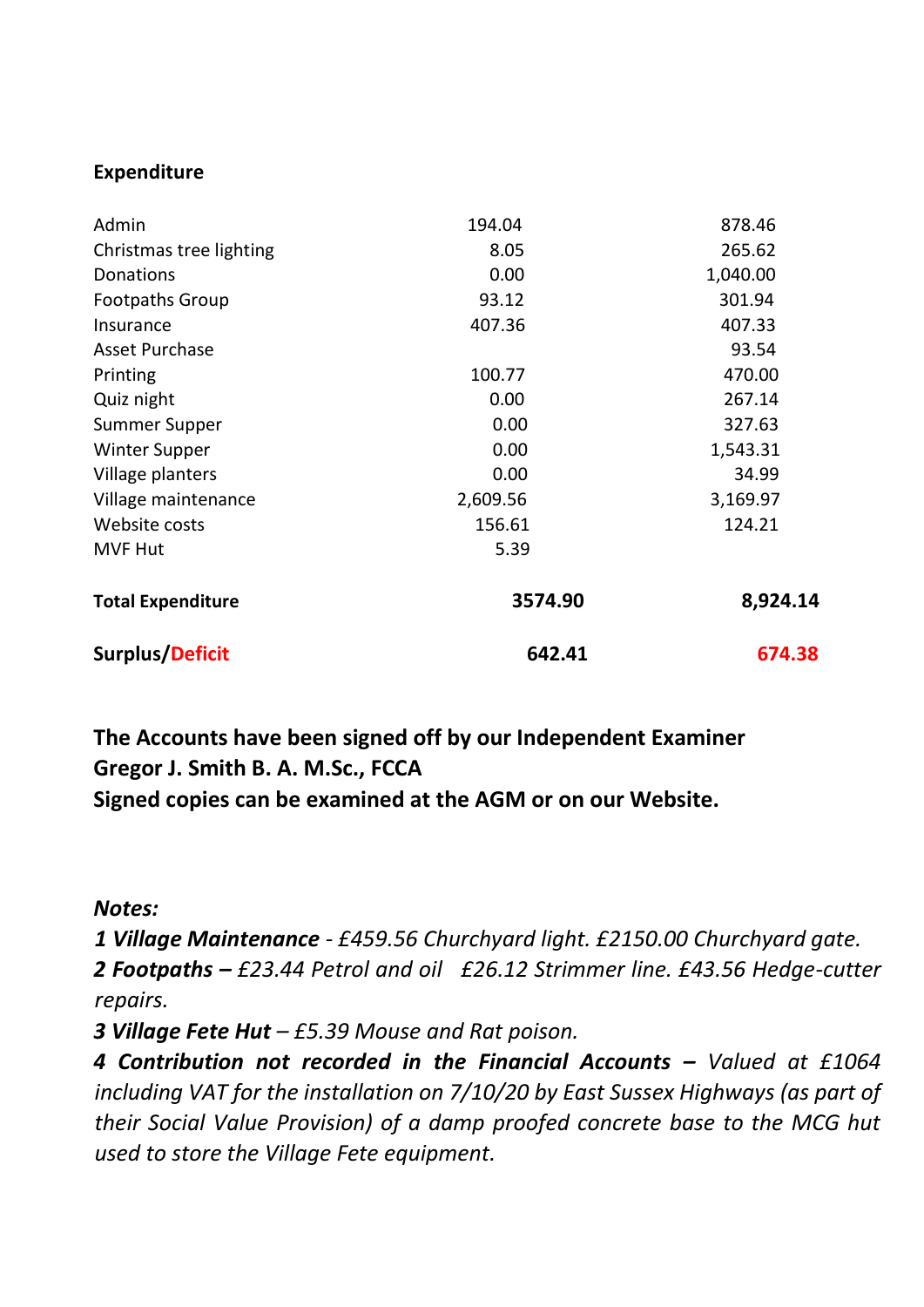### **Maresfield Conservation Group Treasurer's Report for year 1st April 2020 - 31st March 2021**

This forms part of the Income and Expenditure Account for the year 1st April 2020 to 31st March 2021 which is attached.

The year ended with a surplus of Income over Expenditure of £642.21 compared with the deficit of £674.38 in the previous year.

The balance of the accounts attributable to the Group is £8965.95 with a further £1925.09 held by the Group for Maresfield Village Fete Committee until a new Fete Committee is formed or, until  $1<sup>st</sup>$  March 2023, when these funds will be shared with village organisations as previously agreed.

**Income** was almost halved at £4217.31 when compared with last year at £8249.76. This was due, unsurprisingly, to the effects of lockdown. No Winter Supper, no Summer Supper, no Quiz Night, no Village fete and therefore no income from the Plant Stall and a small reduction in subscriptions. Even without the Plant Stall Ann Thompson managed to sell some plants and, very generously, made a contribution of £178.

**Expenditure** - This area probably shows the greatest effect of the various lockdowns with expenditure of £3574.90. Less than half of the previous year £8924.14. Again the lack of social gathering plays a large part as there were no expenses for Winter Supper, Summer Supper or Quiz Night. The Committee thanks Mr and Mrs Cox for the very generous donation of the village Christmas Tree.

The notes to the accounts provide details of the larger, and unusual, items of expenditure.

The Committee again thanks Mr Gregor Smith for his detailed examination of the accounts and for signing them off ready for submission to the Members and to the Charity Commissioners.

John M. Smith Treasurer